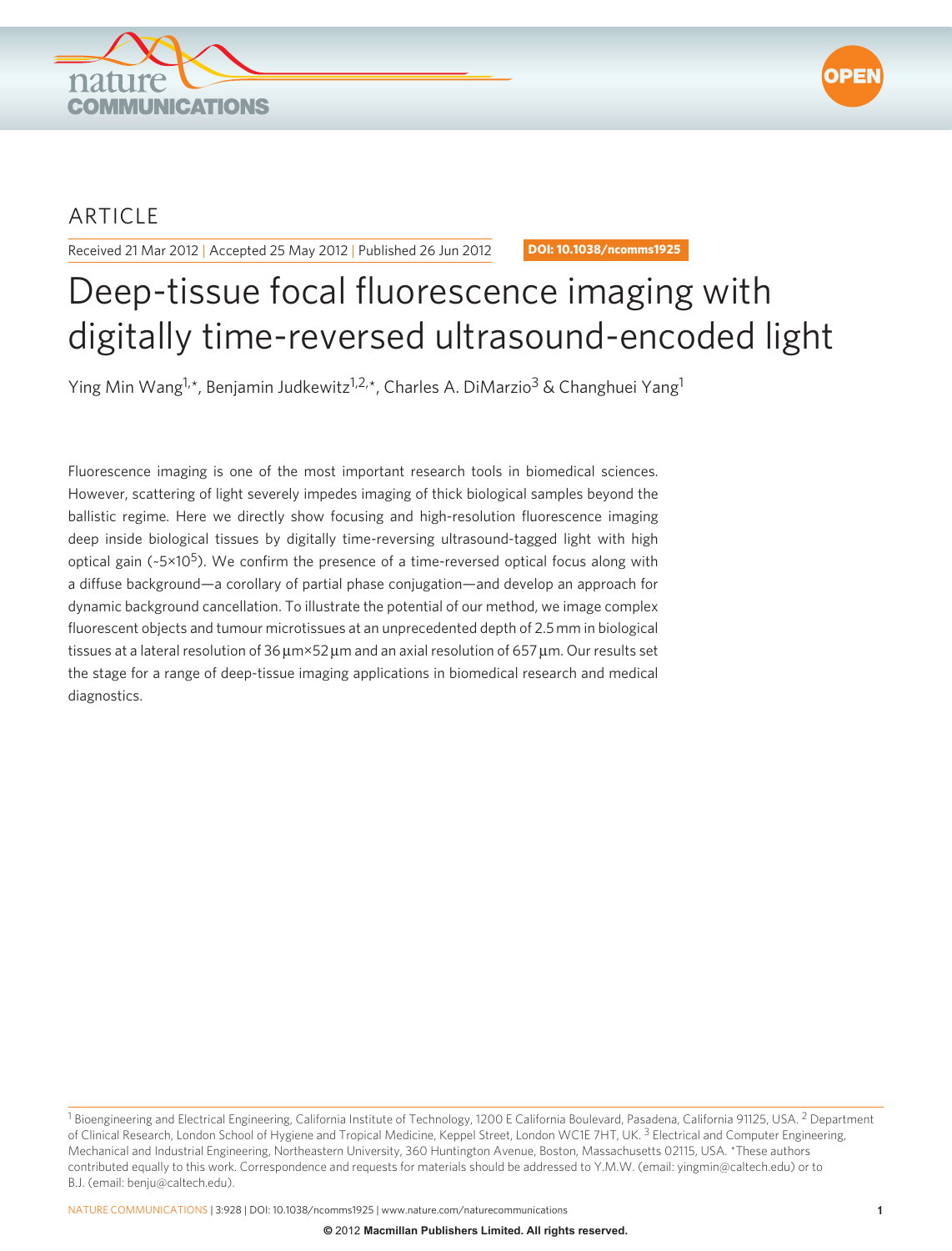realizing high-resolution fluorescence imaging within scatter-<br>ing biological tissues is a central goal in biomedical imaging.<br>Considerable efforts have been made to extend the imaging<br>depth of optical methods<sup>1-7</sup> but foc ing biological tissues is a central goal in biomedical imaging. depth of optical methods<sup> $1-7$ </sup>, but focal excitation of fluorescence has so far been fundamentally limited to a depth of one transport mean free path, or approximately 1 mm in most biological samples. This is because conventional focusing approaches treat scattered light as noise and select for the ballistic light component, which exponentially decreases with depth. However, scattered light contains important information about the sample, which can in fact be utilized. When light passes through scattering samples, its wavefront is seemingly randomized, but the randomization occurs in a deterministic and time-symmetric way. These properties of elastic light scattering have recently been used to focus light through turbid samples by iterative wavefront optimization  $8-\tilde{14}$  and by time reversal using optical phase conjugation  $10,15-17$ . These methods are, in many ways, analogous to adaptive optics methods used in astronomy to cancel out the effect of atmospheric scattering<sup>18,19</sup>. However, in contrast to astronomy, where it is sufficient to image through a turbid medium (the atmosphere), the goal of biomedical imaging is to image inside.

 To achieve focusing inside tissues, Xu *et al.*20 proposed a scheme termed time reversal of ultrasound-encoded light (TRUE), which combines optical phase conjugation<sup>21</sup> with ultrasound encoding<sup>22</sup>. They used focused ultrasound, which is much less scattered than light in biological tissues, to create a virtual source of light frequency shifted by the acousto-optic effect. Scattered light emanating from this source was then time reversed by a photorefractive crystal acting as a phase conjugate mirror. The authors inferred the formation of a time-reversed optical focus from a line-scan across millimeter-scale absorbers embedded in tissue-mimicking phantoms. Although it promises improved absorption contrast<sup>20,23,24</sup>, the use of this technique for high-resolution fluorescence imaging in biological tissues remains fundamentally challenging. Because of the low ultrasound modulation efficiency<sup>25</sup>, the phase conjugate mirror has to provide orders of magnitude higher than unity gain to excite detectable fluorescence. This requirement cannot be met by traditional phase conjugate mirrors based on photorefractive crystals, whose gain is typically much less than one<sup>26,27</sup>.

Moreover, the significant challenge of undesired background illumination because of partial phase conjugation needs to be addressed. With complete time reversal, the TRUE focusing technique can be conceptually represented as photons retracing their paths back to the location of the virtual source. However, this view disregards the wave nature of light: complete time reversal requires full control over phase, amplitude and polarization of the entire scattered field over the full solid angle—which is fundamentally unfeasible (see below). As a result, even with perfectly aligned optics and noise-free recording of the scattered wavefront, the time-reversed focus is necessarily accompanied by a background  $28-30$ , which would obscure the fluorescence signal originating at the desired optical focus.

 Here we present a new strategy to overcome these challenges by combining digital phase conjugation $31$  with dynamic wavefront manipulation. We directly visualize the formation of an optical focus, exciting fluorescence between layers of highly scattering tissue. In doing so, we confirm the presence of the accompanying background predicted by theory that can be dynamically reproduced and subtracted. This digital background cancellation procedure, along with the high phase conjugate gain and resolution of our technique, enables the first demonstration of focused fluorescence imaging 2.5 mm deep inside biological tissue.

#### **Results**

Principles. Our setup for fluorescence imaging with time-reversed light is diagrammatically shown in Fig. 1. As the performance of our approach critically depends on achievable resolution, phase conjugate mirror gain and fidelity of phase conjugation, these parameters deserve further discussion.

 Light scatters as it propagates through tissue, resulting in a speckled light field at the ultrasound focus. The speckles within the ultrasound focus are frequency-shifted by the acousto-optic effect, creating a source of frequency-shifted light (Fig. 1a). As our technique selectively records and phase-conjugates the frequencyshifted light, the size of the ultrasound-modulated volume determines the resolution of the phase-conjugated optical focus. We use a high-numerical aperture-focused ultrasound transducer with a calculated focal width of  $34 \mu$ m. To further confine the ultrasoundmodulated volume along the axis of ultrasound propagation, we operate both the ultrasound source and the laser in pulsed mode<sup>32</sup> such that light only enters the sample when the ultrasound pulse has reached the target modulation volume (see Methods; calculated resolution along the axis of ultrasound propagation:  $54 \mu m$ ).

 With traditional phase conjugate mirrors, the power in the phase-conjugated beam  $(P_{OPC})$  is proportional to the power in the signal beam  $(P<sub>S</sub>)$  (ref. 27). This proportionality is referred to as the gain of the phase conjugate mirror:

$$
G = \frac{P_{\text{OPC}}}{P_{\text{S}}} \tag{1}
$$

Because of the low ultrasound modulation efficiency and the small area ratio between ultrasound focus and scattered wavefront, the scattered light field reaching the phase conjugate mirror consists mostly of light that is not frequency-shifted  $(f_0)$  and a minute fraction (in our setup on the order of  $10^{-4}$  of the total power) of frequencyshifted, ultrasound-tagged light  $(f_0 \pm f_{US})$ . Therefore, to excite detectable fluorescence at the optical phase conjugate focus, a phase conjugate mirror with gain orders of magnitude larger than unity is required. This is currently not achievable by traditional phase conjugate mirrors, even with advanced phase conjugation schemes  $33-35$ .

To selectively phase-conjugate only the frequency-shifted light with high gain, we implement an improved digital optical phase conjugation scheme (DOPC) that consists of a high dynamic range scientific CMOS (sCMOS) camera and a high-resolution phase-only spatial light modulator  $(SLM)^{31}$ . The scattered, ultrasound-tagged light field interferes with an equally frequency-shifted reference beam  $(f_0 + f_{US})$  and is imaged onto the sCMOS camera. Using digital phaseshifting holography<sup>36</sup>, the phase of the frequency-shifted wavefront  $(\Phi(x, y))$  with respect to the reference beam is measured. By reflecting off a phase-only SLM displaying a phase conjugate map  $(-\Phi(x, y))$  at the image plane of the camera, the same reference beam is modulated to become a phase conjugate beam that is sent back into the sample  $(Fig. 1b)$ . The phase conjugate beam traverses back through the tissue sample to converge at the location of the ultrasound focus resulting in an optical focus deep inside the tissue sample.

 In our DOPC setup, the power in the phase conjugate light that leaves the DOPC setup is only dependent on the power in the reference beam that reflects off the SLM displaying the phase conjugate map; thus, the DOPC is fundamentally not limited in terms of gain (equation  $(1)$ ). In our experiments, we adjusted the intensity of the reference beam during playback to achieve a gain of approximately  $5 \times 10^5$ , such that the phase conjugate focus contains sufficient energy to excite fluorescence that can be collected and detected outside of the tissue by a photomultiplier tube (PMT).

Theoretically, with complete phase conjugation, the light field within the ultrasound focus can be reconstructed without error (see Supplementary Methods). However, the assumption of complete phase conjugation breaks down in practice — real phase conjugate mirrors, whether based on photorefractive crystals or SLMs, have finite etendue and can only intercept a fraction of the output wavefront. As a result, a background always exists in the case of partial phase conjugation  $28-30$ . In a random scattering medium, the ratio of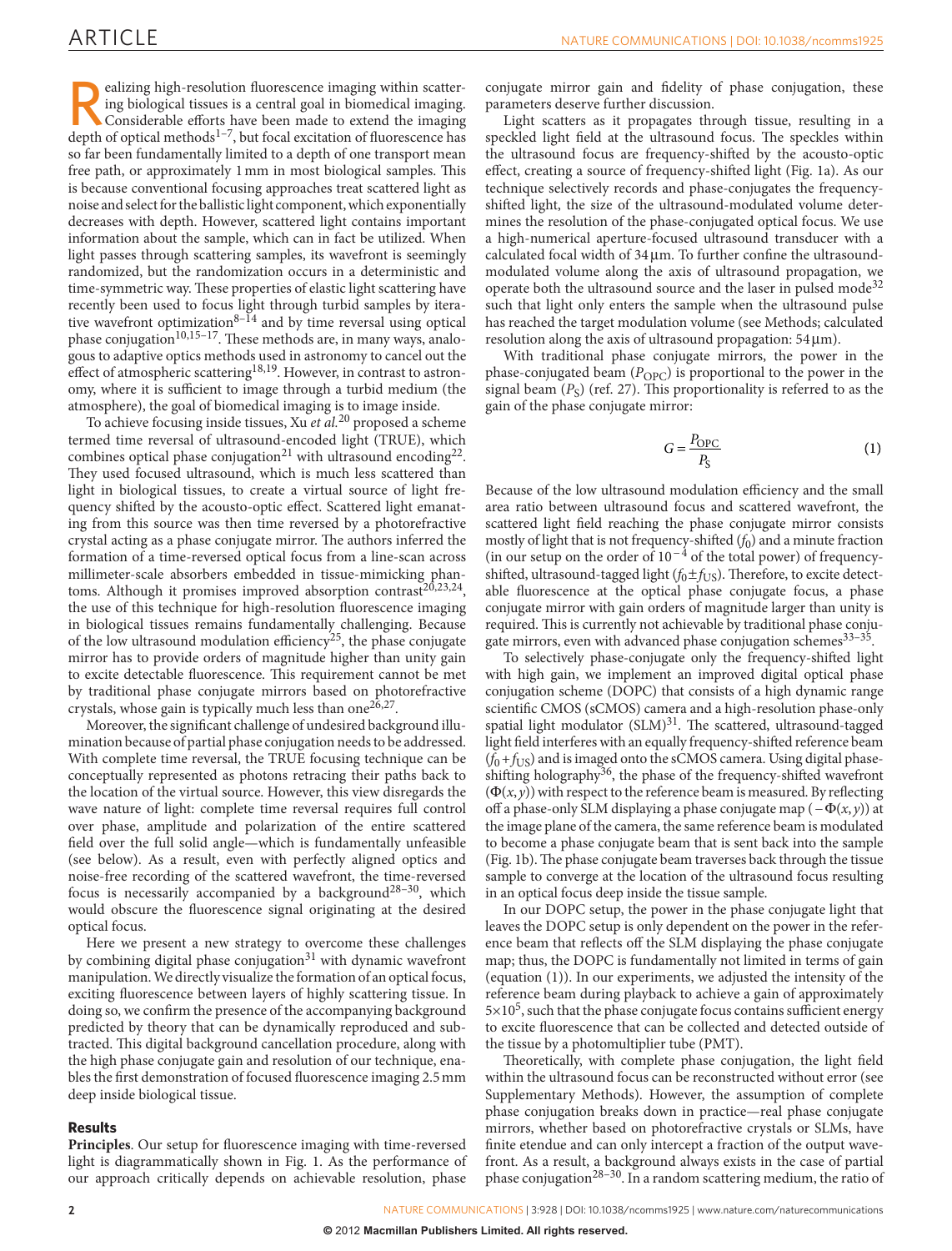

**Figure 1 | Schematic of the imaging principle.** (a) In the recording step, a 0.8-mm wide sample beam ( $f_0$ ) scatters as it propagates through the tissue sample. A confined region of the scattered light in the tissue sample is frequency-shifted ( $f_0 \pm f_{U5}$ ) by a focused ultrasound pulse. The ultrasound focus thus becomes a virtual source within the tissue. Both the frequency-shifted light and the non-shifted light further scatter through the tissue and are collected. This output wavefront interferes with a reference beam  $(f_0 + f_{U<sub>S</sub>})$  and the resulting interference pattern is imaged onto a scientific CMOS (sCMOS) camera in the digital phase conjugate mirror module. The digital phase conjugate mirror selectively measures the phase map ( φ*(x* , *y* )) of the frequency-shifted light through digital phase-shifting holography. The ultrasound is turned off after recording. ( **b** ) In the playback step, the conjugate of the recorded phase map ( − Φ(*x*, *y*)) is displayed on a spatial light modulator (SLM) placed at the image plane of the sCMOS camera. The reference beam reflects off the SLM and is transformed into the phase conjugate beam that is propagated back into the tissue, reconstructing an optical focus at the ultrasound modulation location. Any excited fluorescence is collected and measured outside the tissue using a photodetector.

the peak intensity of the phase conjugate focus to the average intensity of the accompanying background, the peak-to-background ratio, can be analytically derived. Following the framework of Vellekoop *et al.*<sup>37,38</sup>, we find that the peak-to-background ratio is determined by the number of optical modes intercepted and time-reversed by the phase conjugate mirror, *N*, and the number of input modes in the ultrasound focus, *M* (see Supplementary Methods). When both phase and amplitude of the scattered field are time-reversed, a case similar to the use of traditional phase conjugate mirrors, the peak-to-background ratio is:

$$
PBR_{phase \& amplitude} = \frac{N+1}{M}
$$
 (2)

When only the phase of the scattered field is time-reversed, a case similar to our technique using the DOPC, the peak-to-background ratio for large *N* is:

$$
PBR_{\text{phase only}} = \frac{\frac{\pi}{4}(N-1) + 1}{M} \approx \frac{\pi}{4} \cdot PBR_{\text{phase} & amplitude} \tag{3}
$$

As *N* is finite in a real-phase conjugation setup, a phase conjugate background is inevitable. In our experimental setup, *N* is limited by the number of optical modes imaged onto the SLM and the fact that only the horizontally-polarized component is measured and time-reversed. The diffuse background that inevitably results can excite fluorophores outside of the focus, contributing to noise in the detected fluorescence signal. Because of its spatial extent, the total background excitation can drown out the desired focal fluorescence signal detected by a single channel PMT outside the sample. We show in our experiments that this background, though indeed significant, can be dynamically subtracted by digital manipulation of the measured phase conjugate map, allowing us to realize highresolution focal fluorescence imaging in biological tissues.

**Direct visualization of optical focus** . To directly visualize and characterize the focus formed by time-reversed light, we placed an optically transparent hydrogel slab containing a thin quantum dot layer between two pieces of *ex vivo* chicken breast tissue, each 2.5 mm thick (Fig. 2a). When we focused light into the tissue without any wavefront manipulation (flat phase display on the SLM), the light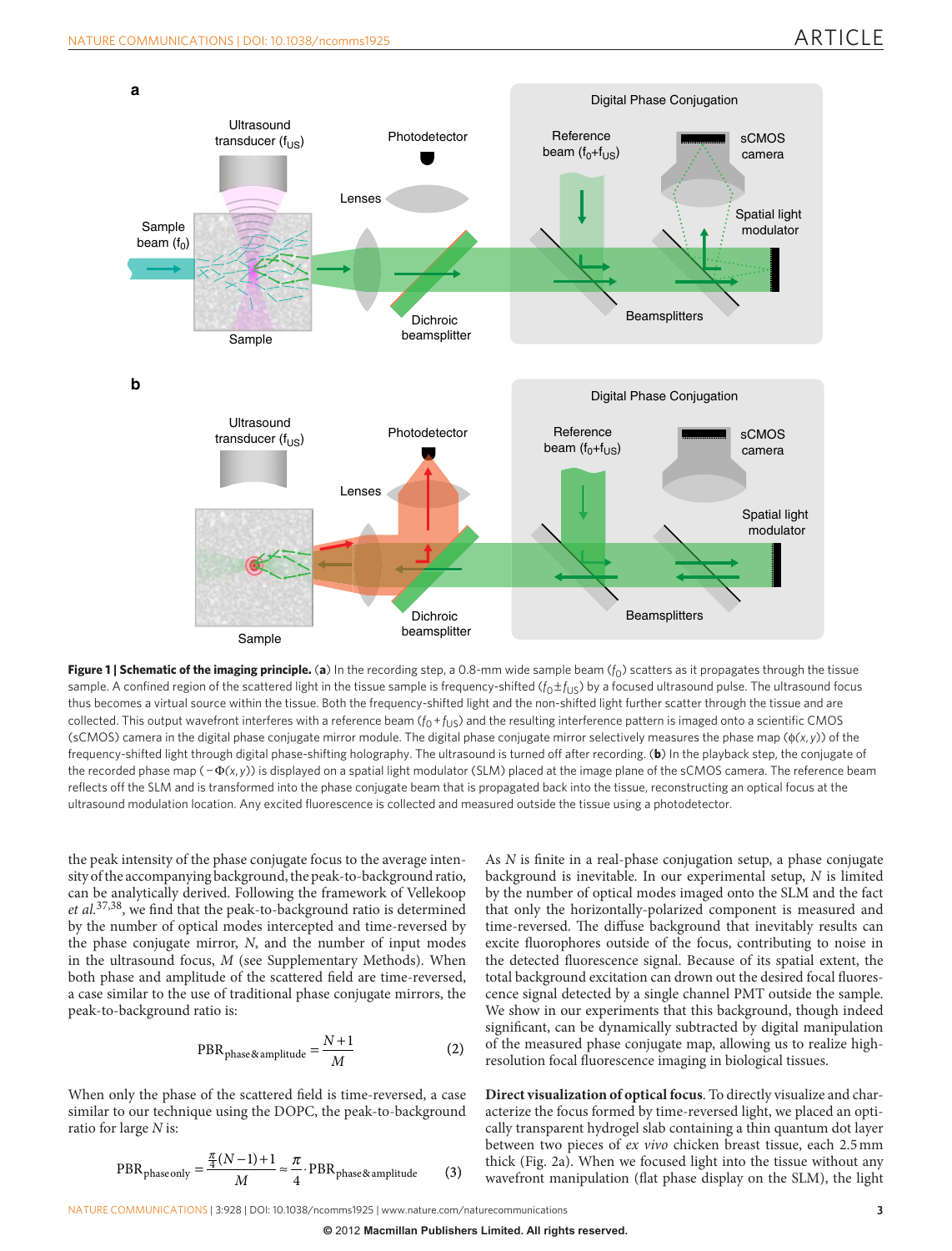

Figure 2 | Demonstration of optical focusing between thick layers of biological tissue. (a) Schematic of the sample arrangement, consisting of a thin sheet of quantum dots between two 2.5 mm thick sections of ex vivo chicken tissue. (b-d) Fluorescence emission camera images of the area (in the y-z plane) indicated by the dashed blue square in **a**. (**b**) Diffuse illumination pattern obtained by focusing into the tissue without wavefront modulation (flat phase display on the SLM). ( **c** ) Illumination pattern resulting from optical phase conjugation of ultrasound-tagged light, showing a focus on top of a diffuse background. (**d-f**) Background images and (**g-i**) corresponding background subtracted maps (positive values) obtained by the following techniques: (**d**,g) mechanically shifting the sample by 5μm to disrupt phase conjugation; (d,h) digitally shifting the phase map by 50 pixels; and (f,i) modulating the original phase map by subdividing it into 8×16 areas and alternately adding 0 or π phase shift to each area (see Methods). Scale bar, 500 μm.

was highly scattered and failed to form a focus (Fig. 2b). In contrast, Fig. 2c shows the fluorescence excited by phase conjugation of ultrasound frequency-shifted light. A cone of light converging into the location of the ultrasound focus was clearly visible, albeit on a significant background. Taking into account the thickness of the quantum dot sheet ( $500 \,\mu m$ ) and the expected size of the ultrasound focus ( $34 \mu m$ , see Methods), the peak-to-background ratio was determined as  $\sim$  5.5.

Background subtraction. As discussed above, the diffuse background seen in Fig. 2c was expected because of the lack of complete control of the entire light field in a phase conjugation experiment. We further observed that the diffuse background was concentrated around the focus, an effect that was also reported by Vellekoop *et al.* when focusing light through a layer of highly scattering zinc oxide particles<sup>28</sup>. With a large number of speckles in the focus (see above), the presence of this background drastically reduced the contrast at the focus and poses a critical challenge to optical focusing using time reversal. With the DOPC system, however, the ability to digitally manipulate the phase conjugate field allows for the possibility of playing back a light field that closely mimics the background, thus enabling background subtraction.

 Accurate background subtraction requires better understanding of the cause of its spatial localization. One possible explanation of this effect is that it is caused by correlations in the scattering transmission matrix $28$ . Thus, like the fidelity of the optical phase conjugate focus, the presence of a concentrated background would depend on the precise alignment of the sample with the phase-conjugated beam. Alternatively, the observed background could be caused by the macroscopic concentration of diffuse light around the target area-an effect that would be expected to be more prominent in highly forward-scattering samples such as biological tissues, and that would be invariant to microscopic misalignments of the sample. To identify the dominant effect contributing to the background in our forward-scattering sample, we displaced the sample by  $5 \mu m$  and displayed the conjugate of the phase map recorded before the displacement. As can be seen in Fig. 2d, this shift entirely disrupted the focused beam, whereas the diffuse background was unaffected. After subtraction of this background from the raw image, a focus was revealed at much higher contrast (Fig. 2g).

 However, mechanical displacement is an impractical method for background subtraction for most applications. Instead, we can digitally alter the recorded phase maps to mimic the diffuse background illumination. We achieved this by two methods: digitally shifting the phase map by 50 pixels (Fig. 2e,h) or dividing phase maps into large subregions and phase-shifting every other subregion by  $\pi$  (Fig. 2f,i; see Methods) — a strategy related to differential background rejection techniques previously used in two-photon  $microscopy<sup>39,40</sup>$ . As digital shifting may introduce undesirable asymmetry to the phase map, the latter method for background subtraction was chosen for all subsequent experiments. We note that a suitable background image could not be obtained by simply displaying a flat phase map on the SLM (as shown in Fig. 2b). Such approach would fail to adapt to different locations of the ultrasound focus and would be unable to compensate for geometrical aberrations in the tissue.

 Performing time reversal and subtracting the background in this manner for each location of the focus, we scanned the position of the ultrasound transducer and confirmed that the optical focus followed the locations of the ultrasound focus (Supplementary Movie 1).

**Determining the point spread function** . To measure the point spread function and to quantify the resolution of our imaging system, we placed a fluorescent quantum dot filled polyacrylamide (PAA) bead (<20μm in diameter) between two pieces of *ex vivo* chicken breast tissue (Fig. 3a). Figure 3b shows an epifluorescence image of this sample. Because of the forward scattering nature of our biological sample  $(g=0.965;$  ref. 41), the approximate location of the bead can be inferred. However, tissue scattering results in very strong blurring that would prohibit imaging at high resolution. In contrast, Fig. 3c shows a well-resolved image of the bead collected using time-reversed light. To obtain the image, the ultrasound focus was scanned in the *xy* plane and an optical focus obtained by phase conjugation was formed at each scan position indicated by the blue dots. Background subtraction by dynamic digital phase map manipulation was performed at every step. As the bead is smaller than the ultrasound focus, the imaged size of the bead effectively estimates the three-dimensional resolution of the imaging system. The profiles in each dimension (Fig. 3d–f corresponding to the  $x$ ,  $y$  and  $z$  dimensions, respectively) were fit by Gaussian point spread functions with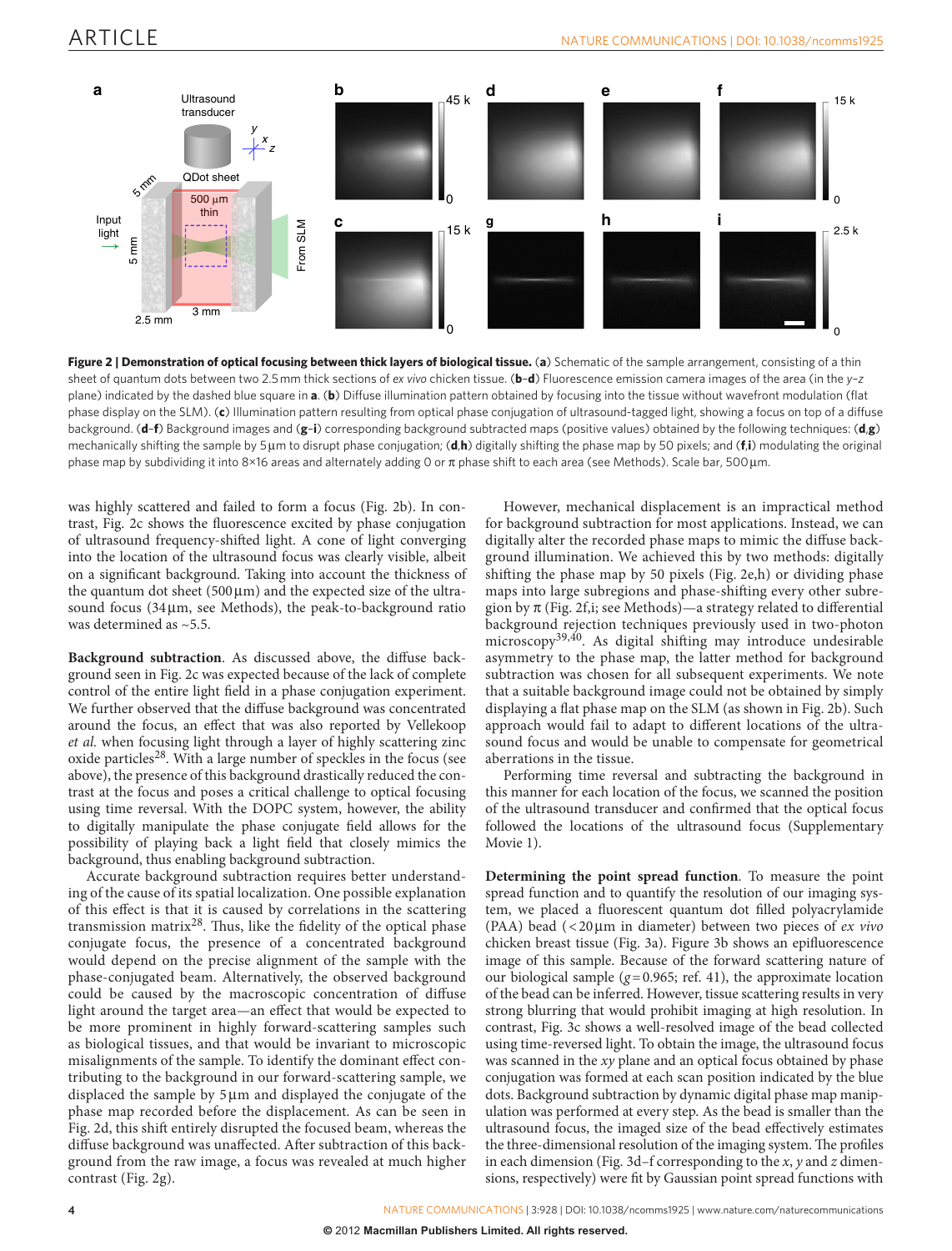





Figure 4 | Fluorescence image of complex objects. (a) Diagram of sample arrangement. (b) Epifluorescence image of an abstract 'CIT' feature. (c) Epifluorescence image obtained when the sample is placed under 2.5 mm of biological tissue. The features are not resolved. (d) Raster-scanned image of the embedded 'CIT' feature obtained using our imaging system. (e) Epifluorescence image of tumour microtissues. (f) Epifluorescence image obtained when the sample is placed under 2.5 mm of biological tissue. (g) Raster-scanned image of the embedded tumours obtained using our imaging system. Blue dots indicate locations of collected data points. Pixels between data points are interpolated for display using bicubic interpolation. Scale bars, 50 μm.

widths of  $36 \pm 3 \mu m$  and  $56 \pm 5 \mu m$  (full-width at half-maximum) in the plane perpendicular to the axis of light propagation, and  $657 \pm 169 \,\mu m$  along the axis of light propagation (values  $\pm 95\%$ confidence of fit).

**Fluorescence image of complex objects embedded in tissue** . We demonstrate the deep-tissue imaging capability of our system by raster scanning a known complex feature. We patterned quantum dot features of an abstract 'CIT' design in a 500-μm thin patch of PAA gel (a hydrogel that is commonly used for ultrasound phan $t$ oms $42$ ), embedded between two pieces of chicken tissue, each 2.5 mm thick (Fig. 4a). Figure 4b shows an epifluorescence image of the features before embedding. Because of the tissue scattering, the embedded features cannot be resolved with epifluorescence imaging (Fig. 4c). In comparison, the 'CIT' features are clearly resolved using our method (Fig. 4d).

**Fluorescence image of embedded tumour microtissues** . We also obtained images of tumour microtissues embedded in tissues.

The microtissues are arranged in a 500-um thin patch of PAA gel, embedded between two pieces of chicken tissue, each 2.5 mm thick. Figure 4e shows an epifluorescence image of the tumours. The tumours embedded between *ex vivo* tissue are not resolved with epifluorescence imaging (Fig. 4f). In contrast, the tumours imaged with our method are well resolved and the differential fluorescence intensities of the tumours are also reflected in the image (Fig. 4g).

#### **Discussion**

 Fluorescence imaging in biological tissues beyond one transport mean free path is one of the most challenging goals in biomedical optics. In this study, we provide the first demonstration of focal fluorescence imaging in the diffusive regime with time reversal of ultrasound-tagged light. We implemented a DOPC system with high gain to directly observe the time-reversed optical focus and the accompanying phase conjugate background. We took advantage of the capabilities of the DOPC to digitally manipulate the phase-conjugate map to dynamically estimate and subtract the fluorescence contri-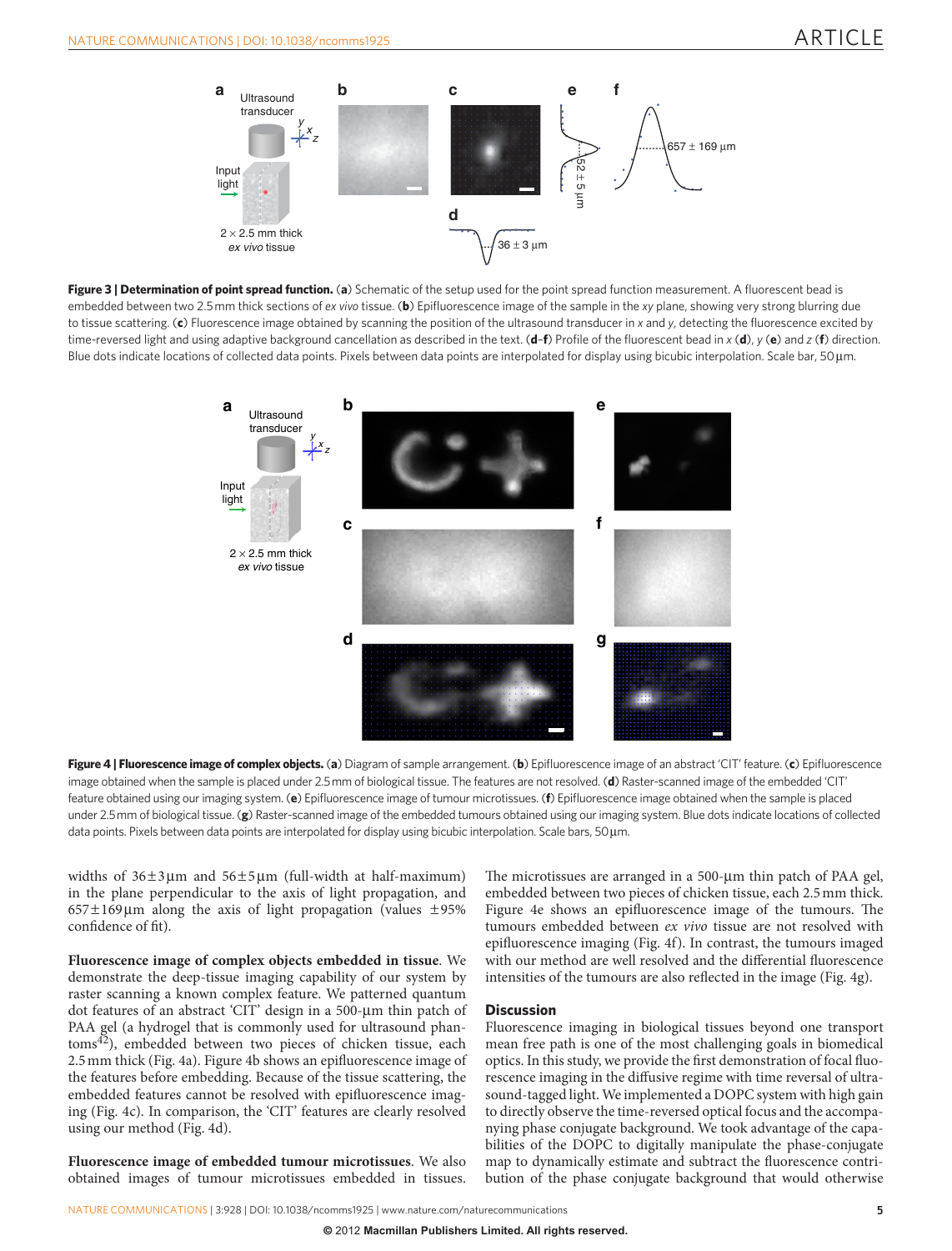### ARTICLE

obscure the focal fluorescence signal. Using this technique, we characterized the point spread function of the system as having an anisotropic lateral resolution of 34 μm×52 μm and an axial resolution of  $657 \mu m$ . Furthermore, we illustrated the capabilities of our method by successfully imaging fluorescent objects 2.5 mm deep in *ex vivo* tissue, equivalent to about 75 scattering mean free paths<sup>30</sup>.

As confirmed by our results, the imaging resolution perpendicular to the axis of light propagation is determined by the ultrasound focal volume. The system's resolution can therefore be improved by using an ultrasound transducer with a higher central frequency and a higher numerical aperture. However, some expected tradeoffs should be noted. Higher frequency ultrasound is more strongly attenuated in biological tissues $43$ , thus reducing the practical focusing depth of the ultrasound. In addition, a smaller modulation volume would further diminish the population of the frequency-shifted light and increase the challenge of detecting a small signal on top of a large background during phase measurement. However, these issues can be addressed by the development of faster, higher dynamic-range cameras, and with advanced filtering meth $ods<sup>44,45</sup>$ . The point spread function along the axis of light propagation is limited by the angular spread of the focused light cone. As the angular spread is a function of illumination geometry and tissue scattering, the resolution could be improved by using highnumerical aperture illumination or-counter-intuitively-by imaging thicker, more scattering samples. Finally, the resolution along the axis of light propagation could further be improved by taking advantage of multiphoton excitation.

We estimate that at the plane of the time-reversed focus, <1% of the energy is within the focus. This means that  $\sim$ 99% of the remaining energy is spread over the diffuse background, which if uncorrected can obscure the focal fluorescence signal. In non-homogeneous fluorescent samples, we showed that dynamic background subtraction effectively uncouples the focal fluorescence signal from that excited by the background. In some applications like photodynamic therapy, where the goal is to deliver more light into the focus, a further increase in peak-to-background ratio may be desirable. There are two ways to achieve a higher peak-to-background ratio. First, the number of optical modes  $(N)$  controlled by the DOPC can be increased by increasing the number of pixels on the SLM. Second, the number of optical modes in the ultrasound focus (*M*) can be decreased by decreasing the size of the ultrasound focus.

 Because our method is based on optical time reversal, it relies on mechanical stability of the sample. The acquisition cycle per pixel should therefore be faster or on the same order of magnitude as the speckle decorrelation of the tissue. This condition is easily met in *ex vivo* experiments: our current pixel acquisition time (6.7 s) was shorter than the decorrelation time of the sample (41 s). For *in vivo* applications, decorrelation times are typically much faster: published values range from the order of milliseconds<sup>46-48</sup> to seconds<sup>49</sup>, depending on the tissue type and immobilization strategies. For such applications, the pixel acquisition time would have to be reduced accordingly. We anticipate that this will ultimately be possible with the use of faster SLMs<sup>50</sup>, and with the continuing development of faster, higher dynamic range cameras. In all our experiments, the irradiance of the laser beam at the sample was  $< 10 \text{ mW mm}^{-2}$ . The laser power would have to be decreased, or the diameter of the beam increased, to meet clinical safety standards  $(2 \text{ mW mm}^{-2})$ . Taken together, such improvements would ultimately enable a wide range of *in vivo* applications, including molecular imaging, early cancer diagnosis, photodynamic therapy and targeted excitation of optogenetic tools in deep tissues.

#### **Methods**

**Sample preparation**. Frozen *ex vivo* chicken breast tissue was cut into 2.5 mm thick slices and embedded in 10% PAA gel inside an open-top quartz glass sample cuvette with four polished sides (Starna Cells, CA). The tissue slices

had a measured scattering coefficient of  $\mu_s$  = 30 mm<sup>-1</sup> (see also ref. 30). Using the previously published anisotropy<sup>41</sup> of  $g = 0.965$ , we calculated the reduced scattering coefficient to be  $\mu'_{s} = \mu_{s} (1 - g) = 30$  mm<sup>-1</sup> · (1 – 0.965) = 1.05 mm<sup>-1</sup>. This is in agreement with the widely referenced approximate value of ~1 mm<sup>-1</sup> (see for example, refs 5,20).

The PAA gel was polymerized using 4 ml phosphate-buffered saline, 1.5 ml acrylamide, 0.4 ml bis-acrylamide, 62.5 μl ammonium persulfate and 25 μl tetramethylethylenediamine. PAA beads containing quantum dots (Qtracker 655 Nontargeted Quantum Dots, Invitrogen) were made using a reverse micelle protocol modified from Beningo and Wang<sup>51</sup> with a starting concentration of 200 nM quantum dots in the aqueous phase. The beads obtained varied in size and were strained through a 40 μm cell strainer (Biologix, USA). The actual sizes of the beads used in all experiments were determined by observation under a fluorescence microscope.

The 'CIT' feature was made by polymerizing clear PAA gel (500μm thick) on a SU-8 mold (designed in-house, manufactured by the Stanford Microfluidics Foundry). The patterned depression in the clear PAA gel was then filled with PAA containing quantum dots (Qtracker 705 Non-targeted Quantum Dots, Invitrogen) with a starting concentration of  $1 \mu$ M in the aqueous phase.

Cancer microtissues, obtained by the hanging-drop technique using HepG2 cells<sup>52</sup>, were custom ordered from InSphero AG (Switzerland). The spheroids were fixed with 2% paraformaldehyde (Sigma-Aldrich, USA), washed with 50 mM borate buffer saline (Thermo Scientific, USA), permeabilized with 0.1% Triton-X 100 (Sigma-Aldrich, USA), and stained with DY-521XL long stokes shift NHSester dye (Dyomics, Germany) that binds to the proteins in the cancer microtissues. The concentration of the staining solution was 14 nM. Based on calibration with known fluorophore concentrations, we estimated the resulting stain concentration in the tumour to be  $\sim$  5  $\mu$ M. The tumour microtissues were arranged and embedded in a 500-μm thin PAA gel patch.

**Measurement of sample scattering coefficient**. The scattering coefficient of the chicken tissue was measured interferometrically with a Mach – Zehnder interferometer. As only ballistic light significantly interferes with the reference beam, the reduction in amplitude of the fringes with and without a sample in the sample beam path could be used to find the scattering coefficient<sup>30</sup>.

**Setup**. All data shown was recorded using a custom-built experimental setup diagrammatically shown in Supplementary Fig. S1 . A 2.7 W, 532 nm Q-switched laser (Navigator, SpectraPhysics, USA) pulsed at 20 kHz with a pulse width of 7 ns and a coherence length of 7 mm was used as a light source at optical frequency  $f_0$ . After passing an optical isolator and a fixed attenuator, it was split into a reference beam and a sample beam. The sample beam was attenuated by a neutral density filter wheel, spatially filtered by a single mode optical fibre (Nufern 460HP, 20 cm length), collimated to a 0.8-mm waist beam and directed into the sample cuvette. The irradiance at the sample was ~ $10 \text{ mW mm}^{-2}$ . We note that this is above the ANSI standards for skin irradiance (2 mW mm<sup>-2</sup>). However, we do not foresee lowering the laser power as being a fundamental limitation.

Inside the sample, a fraction of the light was frequency-shifted to  $f_0 + f_{US}$  by an ultrasound transducer (element size: 6.35 mm, focal length: 6 mm; V3330, Olympus NDT, Olympus, USA) operated at  $f_{US}$  = 45 MHz. To achieve maximal resolution along the axis of ultrasound propagation, the transducer was driven with short pulses (pulse length: 1 cycle at 45 MHz, 55 V peak-to-peak) triggered by the laser Q-switch signal at a fixed delay such that the ultrasound pulses coincided with the laser pulses at the ultrasound focus<sup>32</sup> (the trigger delay was jittered by  $\pm$  5.5 ns to minimize the detection of coherent effects between ultrasound-tagged and untagged light; see Supplementary Methods ).

 To scan the ultrasound focus, the transducer was mounted on a three-axis computer-controlled micromanipulator (Sutter Instruments, USA). After passing through the sample, the scattered beam was recombined with the reference beam (horizontally-polarized), which had also been frequency-shifted by  $f_{\text{US}}$  by an acoustooptic modulator (AFM-502-A1, IntraAction, USA). After passing a horizontallyaligned polarizer and another beamsplitter, the combined beams reached the surface of a phase-only SLM (vis-PLUTO, Holoeye, Germany), carefully aligned (1:1 pixelto-pixel match) to the image plane of a high dynamic range sCMOS camera (pco. edge, PCO AG, Germany). The lens used to image the SLM onto the sCMOS camera was a commercial compound lens (Micro-Nikkor 105 mm f/2.8, Nikon).

Compared with the DOPC system first described by Cui and Yang<sup>31</sup>, our improved DOPC system directly imaged the SLM pixels onto the camera pixels, and thus, enabled reliable alignment and day-to-day quality assurance (see below). As the image had to be reflected by a beamsplitter, we chose a plate beamsplitter (High-Energy Nd:YAG 50/50, Newport Corporation, CA) whose reflective surface faced both the SLM and the camera, so as to avoid image aberrations and ensure precise alignment.

**SLM curvature compensation**. The reliability of DOPC critically depends not only on the precise alignment of the SLM and the camera, but also on the SLM curvature and the reference beam aberrations. Both of these effects can be compensated for digitally by finding a compensation phase map for the SLM that, when displayed, time reverses the reference beam. Because a time-reversed beam would trace its path back through the spatial filter (the SM fibre), the compensation map

NATURE COMMUNICATIONS | 3:928 | DOI: 10.1038/ncomms1925 | www.nature.com/naturecommunications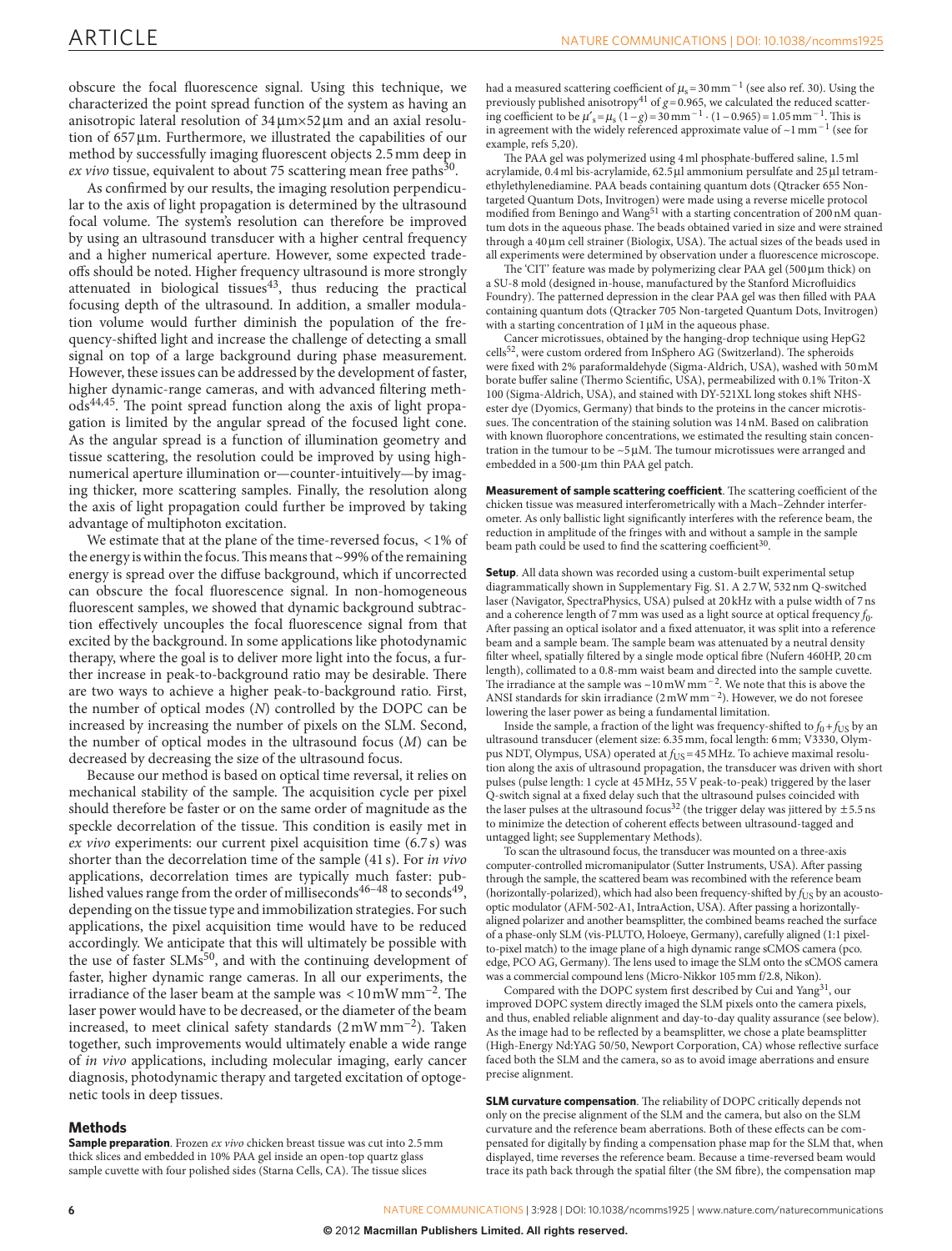was optimized by maximizing the power of the light that returned back through the single-mode fibre (measured by a photodiode).

**Phase recording**. At each scan position, phase recording was achieved in a<br>phase-shifting digital holography setup<sup>36</sup>: the ultrasound pulse was cycled through four phases  $(0, π/2, π, 3π/2)$ . A total of 10–30 frames were recorded (at 30 frames per second) for each phase and averaged, resulting in four intensity maps ( $I_0$ ,  $I_{\pi/2}$ ,  $I_{\pi}$  and  $I_{3\pi/2}$ ), which were used to reconstruct the complex field according to  $E = (I_{\pi/2} - I_{3\pi/2}) + i(I_0 - I_{\pi})$ . The phase map was calculated as  $\Phi = \tan^{-1}(\text{Re}(E)/\text{Im}(E))$  (or  $\Phi = \text{Arg}(E)$ ). To minimize artifacts introduced by slow phase fluctuations of the reference beam, the acquisition of the intensity maps was interleaved by cycling through all four phases for each block of four sequential frames acquired by the sCMOS camera (exposure time: 28 ms, frame rate: 30 Hz). To achieve sufficiently fast cycling and between-frame switching, an arbitrary function generator (AFG 3252, Tektronix, USA) generated two output signals (one 45 MHz sinusoidal cycle with phase shift of 0 or  $\pi/2$ ), which were each inverted by an RF 180° power splitter (Mini-circuits, USA) to obtain the four phase-shifted signals. A microcontroller board (Arduino, Italy; obtained from SparkFun Electronics, USA) connected to an RF switch (Mini-circuits, USA) was programmed to select the appropriate phase for each frame acquired by the sCMOS camera. Throughout the phase recording, the SLM displayed a flat (all 0) phase map. An acquisition cycle took 6.7 s per pixel. For complete timing information, see Supplementary Fig. S2 . For an analysis of whether the coherence length limits detection of scattered photons, see Supplementary Fig. S3 .

 A typical ultrasound-tagged phase map recorded on the camera contained  $N = 8 \times 10^4$  modes (area of the sensor divided by speckle autocorrelation area). Together with an estimated *M* (number of speckles in the ultrasound focus) of  $1-2\times10^3$  we obtained an upper bound for the peak-to-background ratio of  $~60$  (equation (3)).

**Detection of fluorescence excitation by time-reversed light**. The time-reversed beam was obtained by reflecting the blank reference beam off the SLM displaying the measured phase conjugate map. The backscattered fluorescence excited by the time-reversed optical focus was reflected off a dichroic mirror and detected by a single-channel PMT fitted with the appropriate bandpass filters (Semrock 650-40, 710-40 or 675-67, for Qtracker 655, Qtracker 705 or DY-521XL long stokes shift NHS-ester dye, respectively).

**Quality assurance of DOPC** . Because of the dependence of our system on precise alignment, mechanical stability and low drift, we included a parallel sample beam path to assess and assure the performance of our setup on a day-to-day basis. Consisting of ground glass diffusers and an additional observing camera, it was analogous to the setups previously used by our group to demonstrate turbidity suppression by phase conjugation<sup>30</sup>.

**Speckle decorrelation time**. With the sample beam turned on, we acquired images of the speckle field on the sCMOS camera at a rate of 1 frame per second for 180 s. We measured the correlation of the first frame with each subsequent frame and defined the decorrelation time as the time after which the correlation fell below  $1 - 1/e$ .

#### **References**

- 1. Denk, W., Strickler, J. & Webb, W. Two-photon laser scanning fluorescence microscopy . *Science* **248,** 73 – 76 ( 1990 ).
- 2 . Helmchen , F . & Denk , W . Deep tissue two-photon microscopy . *Nat. Meth.* **2,**  $932 - 940$  (2005).
- 3. Minsky, M. Microscopy Apparatus. *US Patent* 3,013,467 (1961).
- 4 . Huang , D . *et al.* Optical coherence tomography . *Science* **254,** 1178 1181  $(1991)$
- Ntziachristos, V. Going deeper than microscopy: the optical imaging frontier in biology . *Nat. Methods* **7,** 603 – 614 ( 2010 ).
- 6. Ntziachristos, V., Ripoll, J., Wang, L. V. & Weissleder, R. Looking and listening to light: the evolution of whole-body photonic imaging . *Nat. Biotech.* **23,** 313 – 320 ( 2005 ).
- 7 . Lichtman , J . W . & Conchello , J.- A . Fluorescence microscopy . *Nat. Methods* **2,** 910-919 (2005).
- Vellekoop, I. M., Lagendijk, A. & Mosk, A. P. Exploiting disorder for perfect focusing. Nat. Photonics 4, 320-322 (2010).
- 9. van Putten, E. G. et al. Scattering lens resolves sub-100 nm structures with visible light. *Phys. Rev. Lett.* **106**, 193905 (2011).
- 10. Hsieh, C. L., Pu, Y., Grange, R. & Psaltis, D. Digital phase conjugation of second harmonic radiation emitted by nanoparticles in turbid media . *Opt. Express* **18,** 12283 – 12290 .
- 11. Popoff, S., Lerosey, G., Fink, M., Boccara, A. C. & Gigan, S. Image transmission through an opaque material. Nat. Commun. 1, 81 (2010).
- 12. Katz, O., Small, E., Bromberg, Y. & Silberberg, Y. Focusing and compression of ultrashort pulses through scattering media . *Nat. Photonics* **5,** 372 – 377  $(2011)$ .
- 13. Mudry, E., Le Moal, E., Ferrand, P., Chaumet, P. C. & Sentenac, A. Isotropic diff raction-limited focusing using a single objective lens . *Phys. Rev. Lett.* **105,** 203903 (2010).
- 14. McCabe, D. J. et al. Spatio-temporal focusing of an ultrafast pulse through a multiply scattering medium . *Nat. Commun.* **2,** 447 ( 2011 ).
- 15. Yaqoob, Z., Psaltis, D., Feld, M. S. & Yang, C. H. Optical phase conjugation for turbidity suppression in biological samples . *Nat. Photonics* **2,** 110 – 115  $(2008)$ .
- 16. Leith, E. N. & Upatniek, J. Holographic imagery through diffusing media. *J. Opt. Soc. Am.* **56,** 523 ( 1966 ).
- 17. Goodman, J. W., Huntley, W. H., Jackson, D. W. & Lehmann, M. Wavefrontreconstruction imaging through random media . *Appl. Phys. Lett.* **8,** 311 – 313  $(1966)$
- 18. Davies, R. & Kasper, M. Adaptive optics for astronomy. Annu. Rev. Astron. *Astrophys.* **50,** 1 – 47 ( 2012 ).
- 19. Zawadzki, R. J. et al. Adaptive-optics optical coherence tomography for high-resolution and high-speed 3D retinal *in vivo* imaging . *Opt. Express* **13,** 8532-8546 (2005).
- 20. Xu, X., Liu, H. & Wang, L. V. Time-reversed ultrasonically encoded optical focusing into scattering media . *Nat. Photonics* **5,** 154 – 157 ( 2011 ).
- 21 . Yariv , A . Phase conjugate optics and real-time holography . *IEEE J. Quantum Electron.* **14,** 650 – 660 ( 1978 ).
- 22. Mahan, G. D., Engler, W. E., Tiemann, J. J. & Uzgiris, E. Ultrasonic tagging of light: theory. *Proc. Natl Acad. Sci. USA* 95, 14015-14019 (1998).
- 23. Liu, H., Xu, X., Lai, P. & Wang, L. V. Time-reversed ultrasonically encoded optical focusing into tissue-mimicking media with thickness up to 70 mean free paths . *J. Biomed. Opt.* **16,** 086009 ( 2011 ).
- 24. Lai, P., Xu, X., Liu, H., Suzuki, Y. & Wang, L. V. Reflection-mode time-reversed ultrasonically encoded optical focusing into turbid media . *J. Biomed. Opt.* **16,** 080505 ( 2011 ).
- 25. Kothapalli, S. R. & Wang, L. H. V. Ultrasound-modulated optical microscopy. *J Biomed. Opt.* **13,** 054046 ( 2008 ).
- 26. Feinberg, J., Heiman, D., Tanguay, A. R. & Hellwarth, R. W. Photorefractive eff ects and light-induced charge migration in barium titanate . *J. Appl. Phys.* **51,** 1297 – 1305 ( 1980 ).
- 27. Gunter, P. & Huignard, J. P. Photorefractive Materials and their Applications. 1 Basic Effects, (Springer, 2006).
- 28. Vellekoop, I. M. & Mosk, A. P. Universal optimal transmission of light through disordered materials . *Phys. Rev. Lett.* **101,** 120601 ( 2008 ).
- 29. Gu, C. & Yeh, P. C. Partial phase conjugation, fidelity, and reciprocity. Opt. *Commun.* **107,** 353 – 357 ( 1994 ).
- 30. McDowell, E. J. et al. Turbidity suppression from the ballistic to the diffusive regime in biological tissues using optical phase conjugation . *J. Biomed. Opt.* **15,** 025004 ( 2010 ).
- 31. Cui, M. & Yang, C. H. Implementation of a digital optical phase conjugation system and its application to study the robustness of turbidity suppression by phase conjugation . *Opt. Express* **18,** 3444 – 3455 ( 2010 ).
- 32. Atlan, M., Forget, B. C., Ramaz, F., Boccara, A. C. & Gross, M. Pulsed acoustooptic imaging in dynamic scattering media with heterodyne parallel speckle detection . *Opt. Lett.* **30,** 1360 – 1362 ( 2005 ).
- 33. Feinberg, J. & Hellwarth, R. W. Phase-conjugating mirror with continuouswave gain . *Opt. Lett.* **5,** 519 – 521 ( 1980 ).
- 34. Lanzerotti, M. Y., Schirmer, R. W. & Gaeta, A. L. High-reflectivity, widebandwidth optical phase conjugation via four-wave mixing in potassium vapor. *Appl. Phys. Lett.* **69,** 1199 – 1201 ( 1996 ).
- 35. Tschudi, T. et al. Image amplification by two- and four-wave mixing in BaTiO3 photorefractive crystals . *IEEE J. Quantum Electron.* **22,** 1493 – 1502  $(1986)$ .
- 36 . Yamaguchi , I . & Zhang , T . Phase-shift ing digital holography . *Opt. Lett.* **22,** 1268 – 1270 ( 1997 ).
- 37. Vellekoop, I. M. Controlling the Propagation of Light in Disordered Scattering *Media*. PhD thesis, Univ. Twente (2008).
- 38. Vellekoop, I. M. & Mosk, A. P. Focusing coherent light through opaque strongly scattering media . *Opt. Lett.* **32,** 2309 – 2311 ( 2007 ).
- 39. Leray, A. & Mertz, J. Rejection of two-photon fluorescence background in thick tissue by differential aberration imaging. Opt. Express 14, 10565-10573 (2006).
- 40. Leray, A., Lillis, K. & Mertz, J. Enhanced background rejection in thick tissue with differential-aberration two-photon microscopy. Biophys. J. 94, 1449-1458  $(2008)$
- 41. Cheong, W. F., Prahl, S. A. & Welch, A. J. A review of the optical properties of biological tissues . *IEEE J. Quantum Electron.* **26,** 2166 – 2185 ( 1990 ).
- 42. Zell, K., Sperl, J. I., Vogel, M. W., Niessner, R. & Haisch, C. Acoustical properties of selected tissue phantom materials for ultrasound imaging. *Phys. Med. Biol.* **52,** N475 – N484 ( 2007 ).
- 43. Goss, S. A., Frizzell, L. A. & Dunn, F. Ultrasonic absorption and attenuation in mammalian tissues. *Ultrasound Med. Biol.* 5, 181-186 (1979).
- 44. Li, Y., Hemmer, P., Kim, C., Zhang, H. & Wang, L. V. Detection of ultrasoundmodulated diffuse photons using spectral-hole burning. Opt. Express 16, 14862-14874 (2008).
- 45. Gross, M. et al. Detection of the tagged or untagged photons in acoustooptic imaging of thick highly scattering media by photorefractive adaptive holography. *Eur. Phys. J. E* 28, 173-182 (2009).